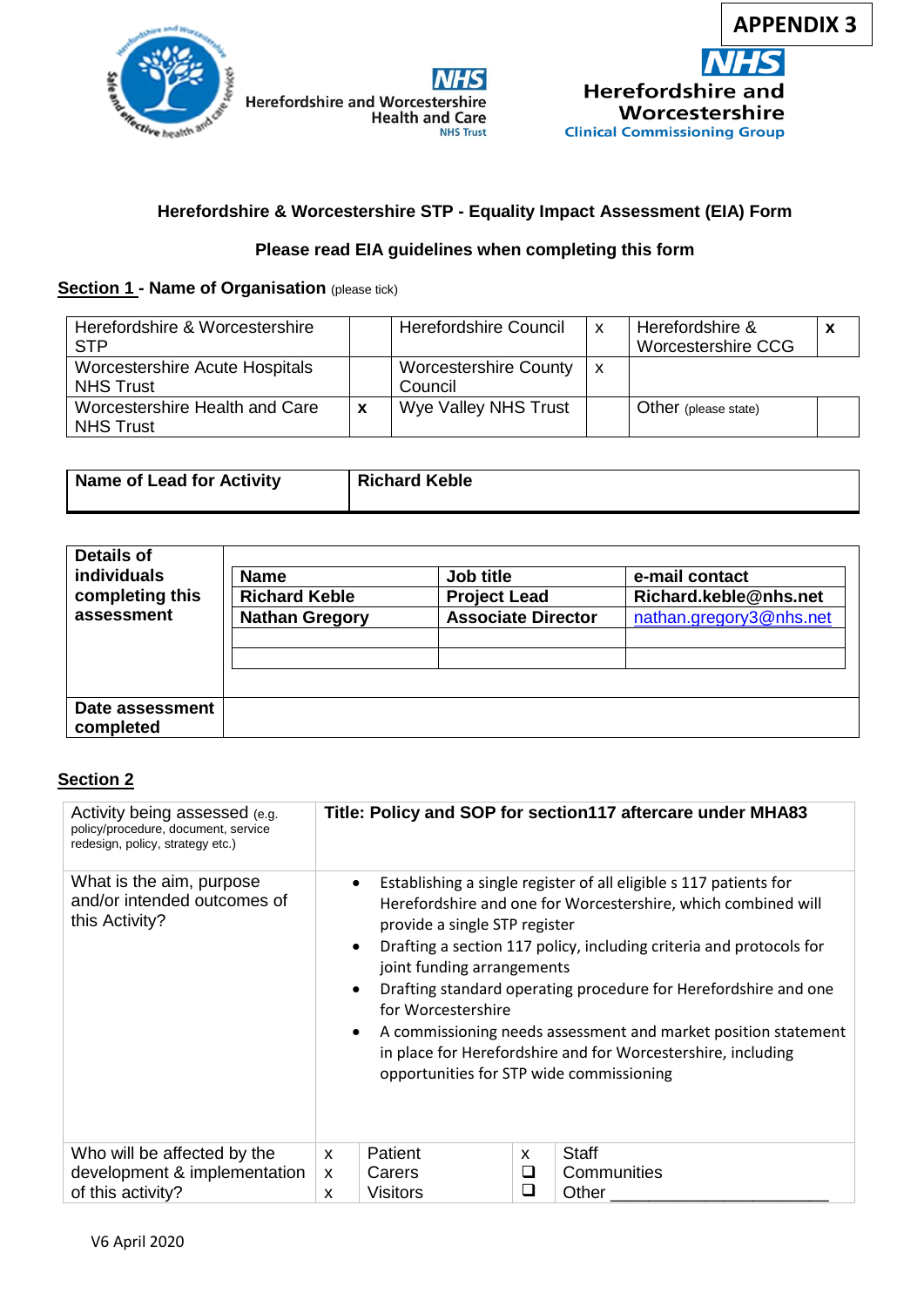





|                                                                                                                                                                                                                  | □<br>$\mathcal{L}_{\mathcal{A}}$                                                                                                                                                                                                                                                                                                                                                                                                                                                                                                                                                        |  |  |  |  |  |
|------------------------------------------------------------------------------------------------------------------------------------------------------------------------------------------------------------------|-----------------------------------------------------------------------------------------------------------------------------------------------------------------------------------------------------------------------------------------------------------------------------------------------------------------------------------------------------------------------------------------------------------------------------------------------------------------------------------------------------------------------------------------------------------------------------------------|--|--|--|--|--|
| Is this:                                                                                                                                                                                                         | x Review of an existing activity<br>x New activity<br>$\Box$ Planning to withdraw or reduce a service, activity or presence?                                                                                                                                                                                                                                                                                                                                                                                                                                                            |  |  |  |  |  |
| What information and evidence<br>have you reviewed to help<br>inform this assessment? (Please<br>name sources, eg demographic<br>information for patients / services / staff<br>groups affected, complaints etc. | Reviewed policies and operating procedures of other local areas.                                                                                                                                                                                                                                                                                                                                                                                                                                                                                                                        |  |  |  |  |  |
| Summary of engagement or<br>consultation undertaken (e.g.<br>who and how have you engaged with, or<br>why do you believe this is not required)                                                                   | No engagement / consultation required with patients / carers. The<br>activity is designed to put in place arrangements under MHA83<br>which are not in existence or fully implemented at present.<br>As all s 117 is free at point of delivery, any changes to funding<br>arrangements will not impact on patient, only on organisation<br>funding. In some cases, funding under section 117 may cease, but<br>this will be:<br>[a] in line with statutory requirements<br>[b] not retrospectively applied where it results in charging<br>[c] will not result in withdrawal of service |  |  |  |  |  |
| Summary of relevant findings                                                                                                                                                                                     | N/A                                                                                                                                                                                                                                                                                                                                                                                                                                                                                                                                                                                     |  |  |  |  |  |

## **Section 3**

Please consider the potential impact of this activity (during development & implementation) on each of the equality groups outlined below. **Please tick one or more impact box below for each Equality Group and explain your rationale**. Please note it is possible for the potential impact to be both positive and negative within the same equality group and this should be recorded. Remember to consider the impact on e.g. staff, public, patients, carers etc. in these equality groups.

| <b>Equality Group</b> | <b>Potential</b><br>positive<br>impact | <b>Potential</b><br>neutral<br>impact | <b>Potential</b><br>negative<br>impact | Please explain your reasons for any<br>potential positive, neutral or negative impact<br>identified                                                                                                                                                                                          |
|-----------------------|----------------------------------------|---------------------------------------|----------------------------------------|----------------------------------------------------------------------------------------------------------------------------------------------------------------------------------------------------------------------------------------------------------------------------------------------|
| Age                   | X                                      | x                                     |                                        | The implementation of the policy and SOP will<br>ensure that there will be appropriate<br>assessment and review of s117aftercare<br>services which will take into account equality<br>issues                                                                                                 |
|                       |                                        |                                       |                                        | Children and young people under 18 years have<br>very discrete needs and all arrangements need<br>to take account of parental views, whilst<br>ensuring that the child or young person's<br>welfare is paramount. This will be reflected in<br>the policy and SOP. Existing arrangements are |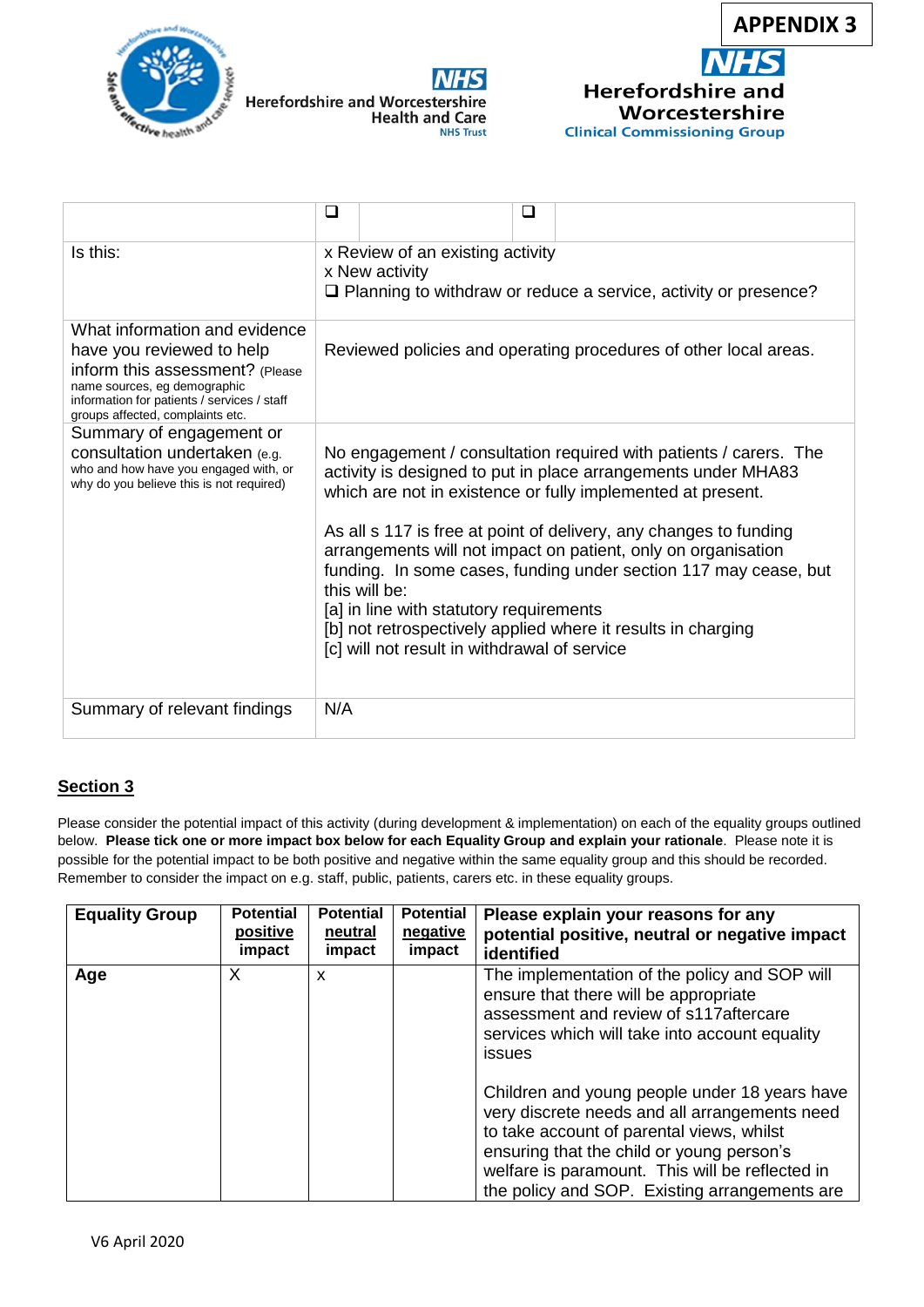

Worcestershire **Clinical Commissioning Group** 



| <b>NHS</b>                                                        |
|-------------------------------------------------------------------|
| <b>Herefordshire and Worcestershire</b><br><b>Health and Care</b> |
| <b>NHS Trust</b>                                                  |

| <b>Equality Group</b>  | <b>Potential</b><br>positive | <b>Potential</b><br>neutral | <b>Potential</b><br>negative | Please explain your reasons for any<br>potential positive, neutral or negative impact                                                                                                                                                                                                                 |
|------------------------|------------------------------|-----------------------------|------------------------------|-------------------------------------------------------------------------------------------------------------------------------------------------------------------------------------------------------------------------------------------------------------------------------------------------------|
|                        | impact                       | impact                      | impact                       | identified                                                                                                                                                                                                                                                                                            |
|                        |                              |                             |                              | focused on adults, so the revisions will ensure<br>people under 18 are fully included in section 117<br>arrangements and their outcomes monitored.                                                                                                                                                    |
|                        |                              |                             |                              | Age will be included in register data, enabling<br>commissioning to specifically take account of<br>this                                                                                                                                                                                              |
|                        |                              |                             |                              | Staff: New policy and procedures will have<br>neutral impact as they do not impact on existing<br>practice, but will alter the procedural steps                                                                                                                                                       |
| <b>Disability</b>      | X                            | X                           |                              | The implementation of the policy and SOP will<br>ensure that there will be appropriate<br>assessment and review of s117aftercare<br>services which will take into account equality<br>issues                                                                                                          |
|                        |                              |                             |                              | Will ensure in Worcs that people with LD are<br>included in section 117 arrangements and<br>outcomes monitored.                                                                                                                                                                                       |
|                        |                              |                             |                              | Data relating to other conditions will not be<br>reported on the register and therefore cannot be<br>aggregated or analysed through the register<br>(see action plan)                                                                                                                                 |
|                        |                              |                             |                              | Learning disability will be included in register<br>data, enabling commissioning to specifically<br>take account of this.                                                                                                                                                                             |
|                        |                              |                             |                              | Staff: New policy and procedures will have<br>neutral impact as they do not impact on existing<br>practice, but will alter the procedural steps                                                                                                                                                       |
| Gender<br>Reassignment | X                            | X                           |                              | The implementation of the policy and SOP will<br>ensure that there will be appropriate<br>assessment and review of s117aftercare<br>services which will take into account equality<br>issues                                                                                                          |
|                        |                              |                             |                              | Patients: This data will not be reported on the<br>register and therefore cannot be aggregated or<br>analysed through the register (see action plan)<br>However, the policy and SOP will mean active<br>and regular oversight of individual aftercare<br>plans, which will ensure that specific needs |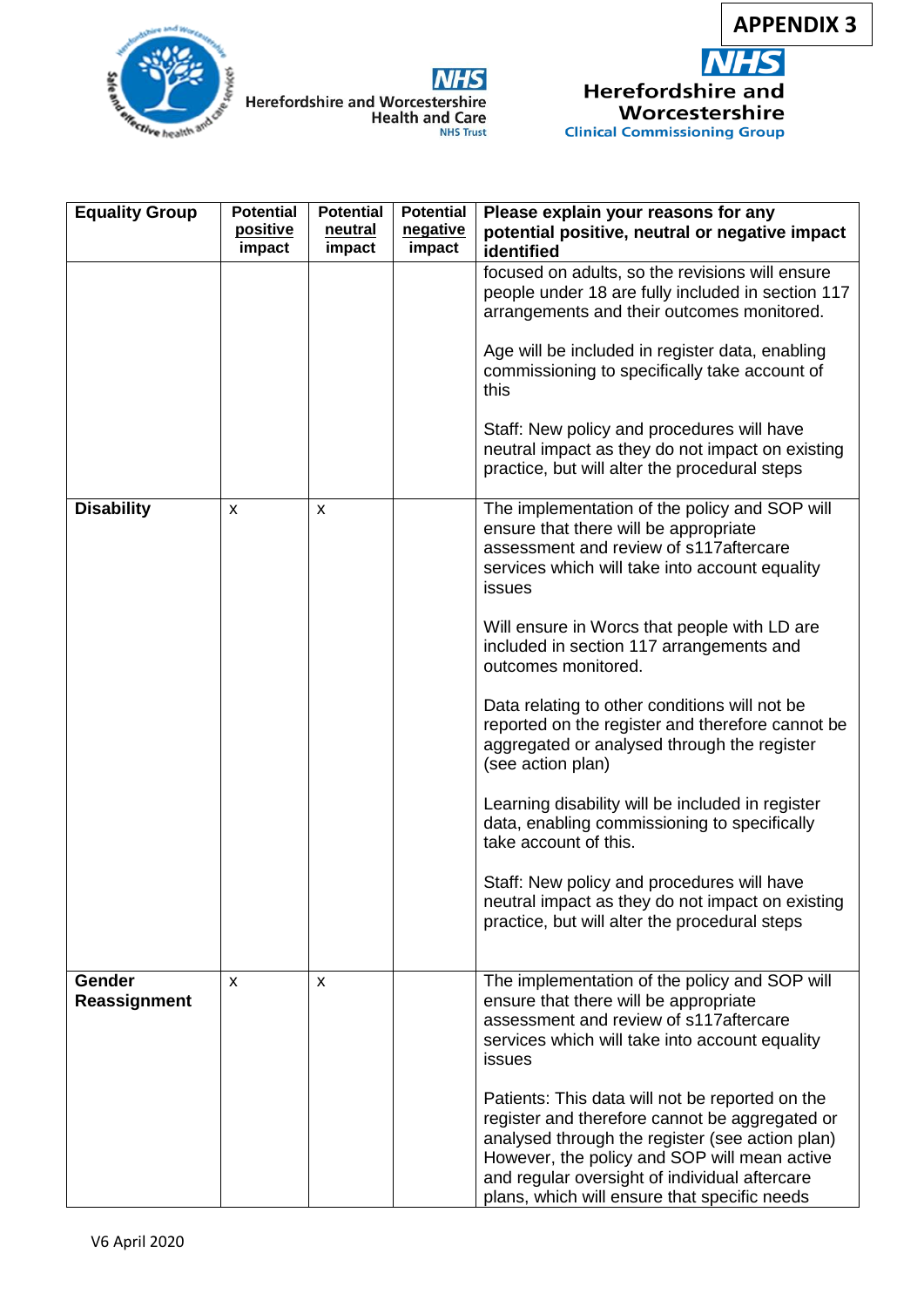

Worcestershire

**Clinical Commissioning Group** 





| <b>Equality Group</b>                                           | <b>Potential</b><br>positive<br>impact | <b>Potential</b><br>neutral<br>impact | <b>Potential</b><br>negative<br>impact | Please explain your reasons for any<br>potential positive, neutral or negative impact<br>identified                                                                                                                                                                                               |
|-----------------------------------------------------------------|----------------------------------------|---------------------------------------|----------------------------------------|---------------------------------------------------------------------------------------------------------------------------------------------------------------------------------------------------------------------------------------------------------------------------------------------------|
|                                                                 |                                        |                                       |                                        | arising from gender re-assignment are included<br>in plans.                                                                                                                                                                                                                                       |
|                                                                 |                                        |                                       |                                        | Staff: New policy and procedures will have<br>neutral impact as they do not impact on existing<br>practice, but will alter the procedural steps                                                                                                                                                   |
| <b>Marriage &amp; Civil</b><br><b>Partnerships</b>              | X                                      | X                                     |                                        | The implementation of the policy and SOP will<br>ensure that there will be appropriate<br>assessment and review of s117aftercare<br>services which will take into account equality<br>issues<br>Patients: This data will not be reported on the<br>register and therefore cannot be aggregated or |
|                                                                 |                                        |                                       |                                        | analysed through the register (see action plan)<br>Staff: New policy and procedures will have<br>neutral impact as they do not impact on existing<br>practice, but will alter the procedural steps                                                                                                |
| <b>Pregnancy &amp;</b><br><b>Maternity</b>                      | X                                      | X                                     |                                        | The implementation of the policy and SOP will<br>ensure that there will be appropriate<br>assessment and review of s117 aftercare<br>services which will take into account equality<br>issues                                                                                                     |
|                                                                 |                                        |                                       |                                        | Patients: This data will not be reported on the<br>register and therefore cannot be aggregated or<br>analysed through the register (see action plan)                                                                                                                                              |
|                                                                 |                                        |                                       |                                        | Staff: New policy and procedures will have<br>neutral impact as they do not impact on existing<br>practice, but will alter the procedural steps                                                                                                                                                   |
| <b>Race including</b><br><b>Traveling</b><br><b>Communities</b> | $\mathsf{x}$                           | X                                     |                                        | The implementation of the policy and SOP will<br>ensure that there will be appropriate<br>assessment and review of s117aftercare<br>services which will take into account equality<br>issues                                                                                                      |
|                                                                 |                                        |                                       |                                        | Ethnicity will be included in register data,<br>enabling commissioning to specifically take<br>account of this                                                                                                                                                                                    |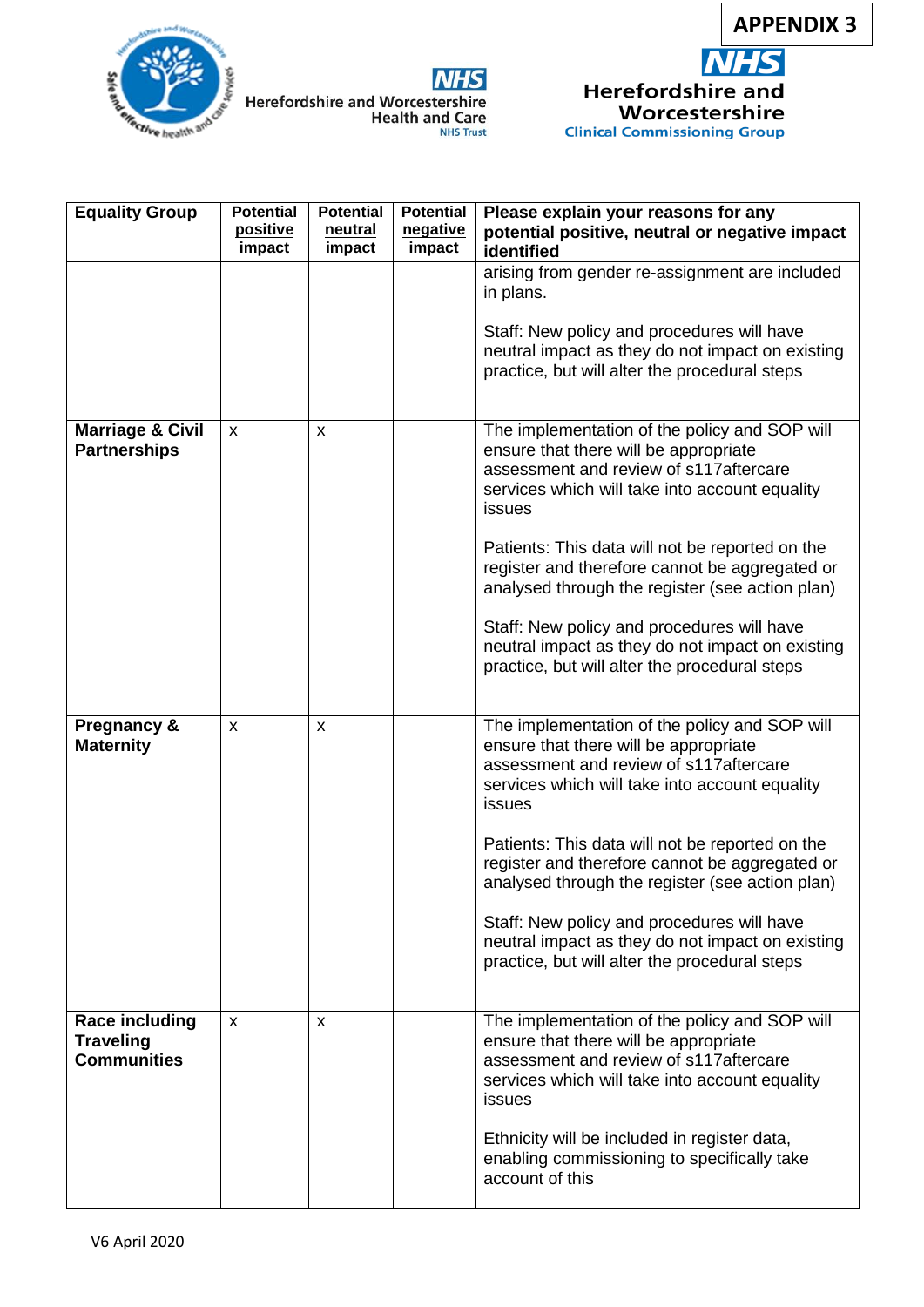

**Clinical Commissioning Group** 

**Trective health and** 



| <b>Equality Group</b>               | <b>Potential</b><br>positive<br>impact | <b>Potential</b><br>neutral<br>impact | <b>Potential</b><br>negative<br>impact | Please explain your reasons for any<br>potential positive, neutral or negative impact<br>identified                                                                                          |
|-------------------------------------|----------------------------------------|---------------------------------------|----------------------------------------|----------------------------------------------------------------------------------------------------------------------------------------------------------------------------------------------|
|                                     |                                        |                                       |                                        | Staff: New policy and procedures will have<br>neutral impact as they do not impact on existing<br>practice, but will alter the procedural steps                                              |
| <b>Religion &amp; Belief</b>        | X                                      | X                                     |                                        | The implementation of the policy and SOP will<br>ensure that there will be appropriate<br>assessment and review of s117aftercare<br>services which will take into account equality<br>issues |
|                                     |                                        |                                       |                                        | Patients: This data will not be reported on the<br>register and therefore cannot be aggregated or<br>analysed through the register (see action plan)                                         |
|                                     |                                        |                                       |                                        | Staff: New policy and procedures will have<br>neutral impact as they do not impact on existing<br>practice, but will alter the procedural steps                                              |
| <b>Sex</b>                          | X                                      | X                                     |                                        | The implementation of the policy and SOP will<br>ensure that there will be appropriate<br>assessment and review of s117aftercare<br>services which will take into account equality<br>issues |
|                                     |                                        |                                       |                                        | Gender will be included in register data,<br>enabling commissioning to specifically take<br>account of this                                                                                  |
|                                     |                                        |                                       |                                        | Staff: New policy and procedures will have<br>neutral impact as they do not impact on existing<br>practice, but will alter the procedural steps                                              |
| <b>Sexual</b><br><b>Orientation</b> | x                                      | X                                     |                                        | The implementation of the policy and SOP will<br>ensure that there will be appropriate<br>assessment and review of s117aftercare<br>services which will take into account equality<br>issues |
|                                     |                                        |                                       |                                        | Patients: This data will not be reported on the<br>register and therefore cannot be aggregated or<br>analysed through the register (see action plan)                                         |
|                                     |                                        |                                       |                                        | Staff: New policy and procedures will have<br>neutral impact as they do not impact on existing<br>practice, but will alter the procedural steps                                              |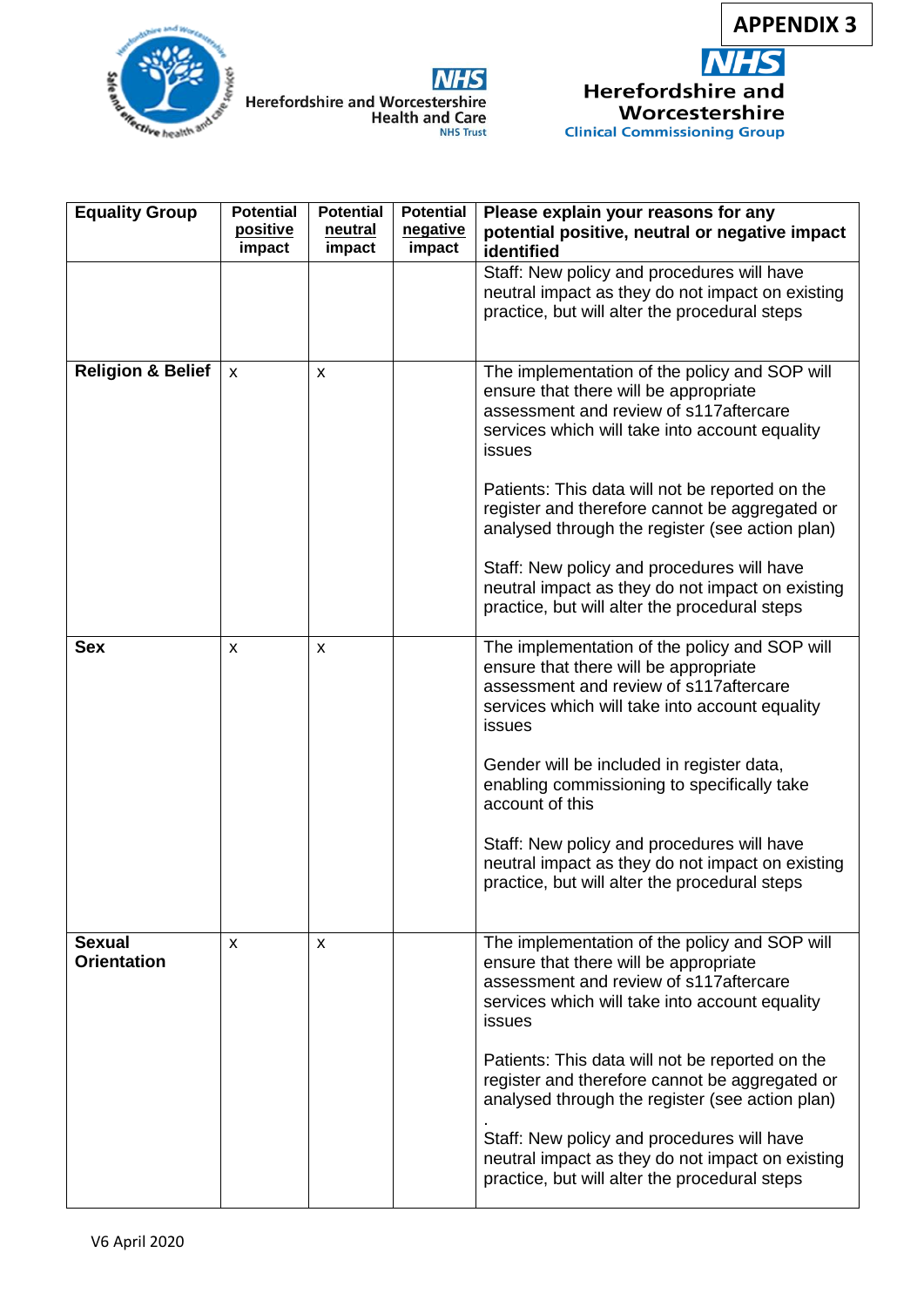





| <b>Equality Group</b>                                                                                                                                                                                                                                                            | <b>Potential</b><br>positive<br>impact | <b>Potential</b><br>neutral<br>impact | <b>Potential</b><br>negative<br>impact | Please explain your reasons for any<br>potential positive, neutral or negative impact<br>identified                                                                                                                                                                                                                                                                                                                                                                                            |
|----------------------------------------------------------------------------------------------------------------------------------------------------------------------------------------------------------------------------------------------------------------------------------|----------------------------------------|---------------------------------------|----------------------------------------|------------------------------------------------------------------------------------------------------------------------------------------------------------------------------------------------------------------------------------------------------------------------------------------------------------------------------------------------------------------------------------------------------------------------------------------------------------------------------------------------|
| <b>Other</b><br><b>Vulnerable and</b><br><b>Disadvantaged</b><br><b>Groups</b> (e.g. carers;<br>care leavers; homeless;<br>Social/Economic<br>deprivation, travelling<br>communities etc.)                                                                                       | X                                      | $\mathsf{x}$                          |                                        | The implementation of the policy and SOP will<br>ensure that there will be appropriate<br>assessment and review of s117 aftercare<br>services which will take into account equality<br>issues<br>This data will not be reported on the register and<br>therefore cannot be aggregated or analysed<br>through the register (see action plan)<br>Staff: New policy and procedures will have<br>neutral impact as they do not impact on existing<br>practice, but will alter the procedural steps |
| <b>Health</b><br><b>Inequalities</b> (any<br>preventable, unfair & unjust<br>differences in health status<br>between groups,<br>populations or individuals<br>that arise from the unequal<br>distribution of social,<br>environmental & economic<br>conditions within societies) | $\mathsf{x}$                           | $\boldsymbol{\mathsf{x}}$             |                                        | This data will not be reported on the register and<br>therefore cannot be aggregated or analysed<br>through the register (see action plan)<br>Staff: New policy and procedures will have<br>neutral impact as they do not impact on existing<br>practice, but will alter the procedural steps                                                                                                                                                                                                  |

## **Section 4**

| What actions will you<br>take to mitigate any<br>potential negative<br>impacts? | <b>Risk identified</b>                                                                                                                                                 | <b>Actions required</b><br>to reduce /<br>eliminate<br>negative impact                                                                    | Who will lead<br>on the action?                                                      | <b>Timeframe</b>                                                              |
|---------------------------------------------------------------------------------|------------------------------------------------------------------------------------------------------------------------------------------------------------------------|-------------------------------------------------------------------------------------------------------------------------------------------|--------------------------------------------------------------------------------------|-------------------------------------------------------------------------------|
|                                                                                 | Information on<br>Register will not<br>include all<br>protected<br>characteristics<br>It will however<br>still be available                                            | <b>Review Team</b><br>established by<br>Project will<br>ensure case-<br>base decisions<br>take account of<br>protected<br>characteristics | CCG-led<br>review team                                                               | From 1 April<br>2021, ongoing                                                 |
|                                                                                 | for reporting via<br>patient record<br>systems if<br>required. All<br>case-based<br>practice is<br>required to<br>consider this<br>characteristic<br>and therefore the | Quality audit<br>report will be<br>undertaken at<br>least annually on<br>reviews by.<br>Commissioners<br>in CCG and<br>Councils will      | Operational<br>lead for<br>reviews<br><b>Commissioners</b><br>in CCG and<br>Councils | By 31 March<br>2022<br>From 1 April<br>2021 and<br>iteratively as<br>required |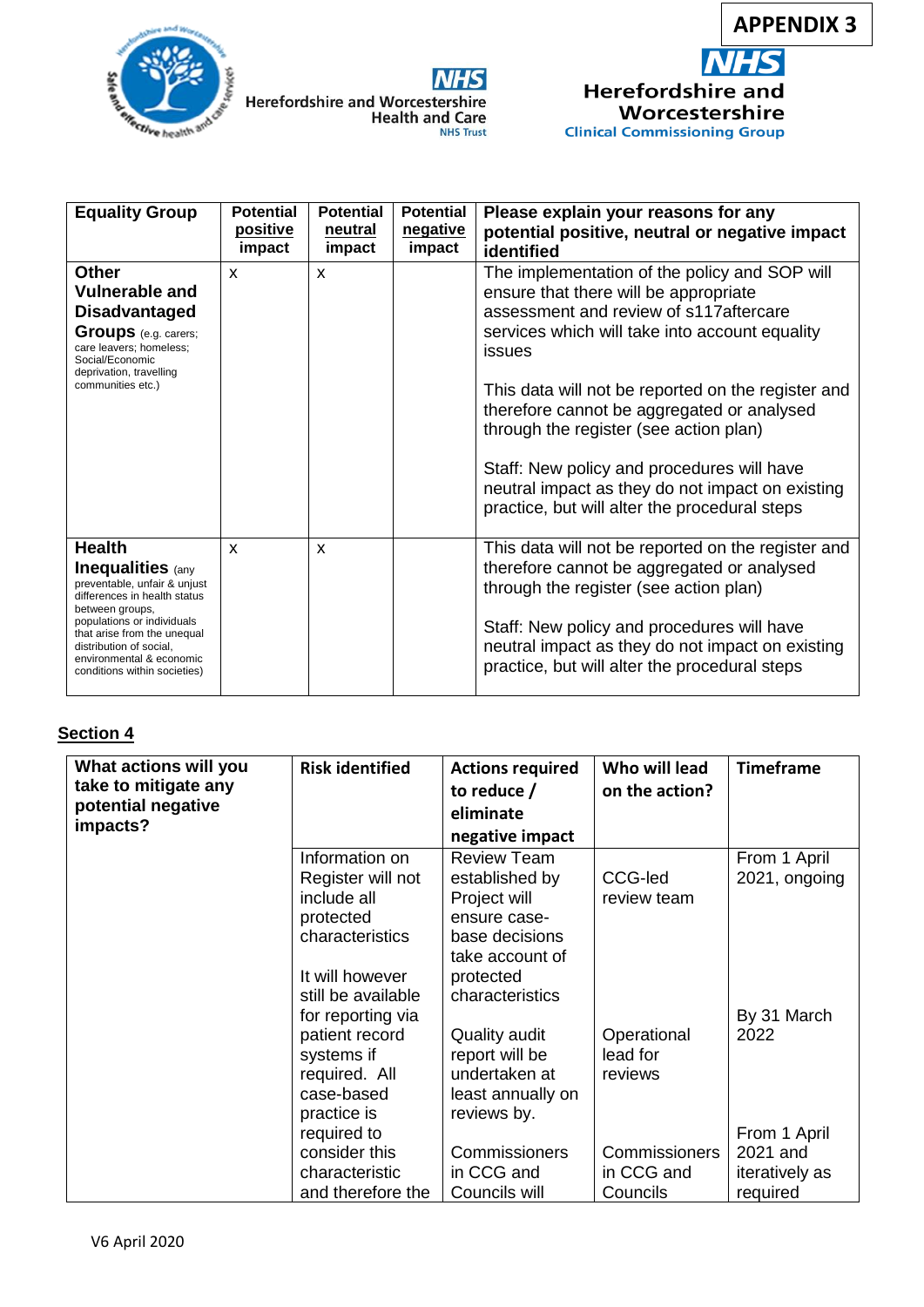







|                                                                                                                                                              | impact of this<br>characteristic will<br>be taken into<br>account as part<br>of care planning<br>and reviews for<br>the patient. | report on<br>protected<br>characteristics to<br>inform<br>commissioning<br>intentions                                                                       |                   |                      |
|--------------------------------------------------------------------------------------------------------------------------------------------------------------|----------------------------------------------------------------------------------------------------------------------------------|-------------------------------------------------------------------------------------------------------------------------------------------------------------|-------------------|----------------------|
|                                                                                                                                                              | Age, ethnicity<br>and learning<br>disability are not<br>considered in<br>analysis of trends<br>and service<br>impact             | These will be<br>included, where<br>currently<br>recorded, on<br>register for first<br>time and data<br>obtained from<br>existing patient<br>record systems | <b>H&amp;WHCT</b> | From 1 April<br>2021 |
| How will you monitor<br>these actions?                                                                                                                       | Via Section 117 Panel to be established as part of Project                                                                       |                                                                                                                                                             |                   |                      |
| When will you review this<br><b>EIA?</b> (e.g in a service redesign,<br>this EIA should be revisited regularly<br>throughout the design &<br>implementation) |                                                                                                                                  | Every 3 years as part of review timetable for section 117 policy                                                                                            |                   |                      |

**Section 5 -** Please read and agree to the following Equality Statement

### **1. Equality Statement**

1.1. All public bodies have a statutory duty under the Equality Act 2010 to set out arrangements to assess and consult on how their policies and functions impact on the 9 protected characteristics: Age; Disability; Gender Reassignment; Marriage & Civil Partnership; Pregnancy & Maternity; Race; Religion & Belief; Sex; Sexual Orientation

1.2. Our Organisations will challenge discrimination, promote equality, respect human rights, and aims to design and implement services, policies and measures that meet the diverse needs of our service, and population, ensuring that none are placed at a disadvantage over others.

1.3. All staff are expected to deliver services and provide services and care in a manner which respects the individuality of service users, patients, carer's etc, and as such treat them and members of the workforce respectfully, paying due regard to the 9 protected characteristics.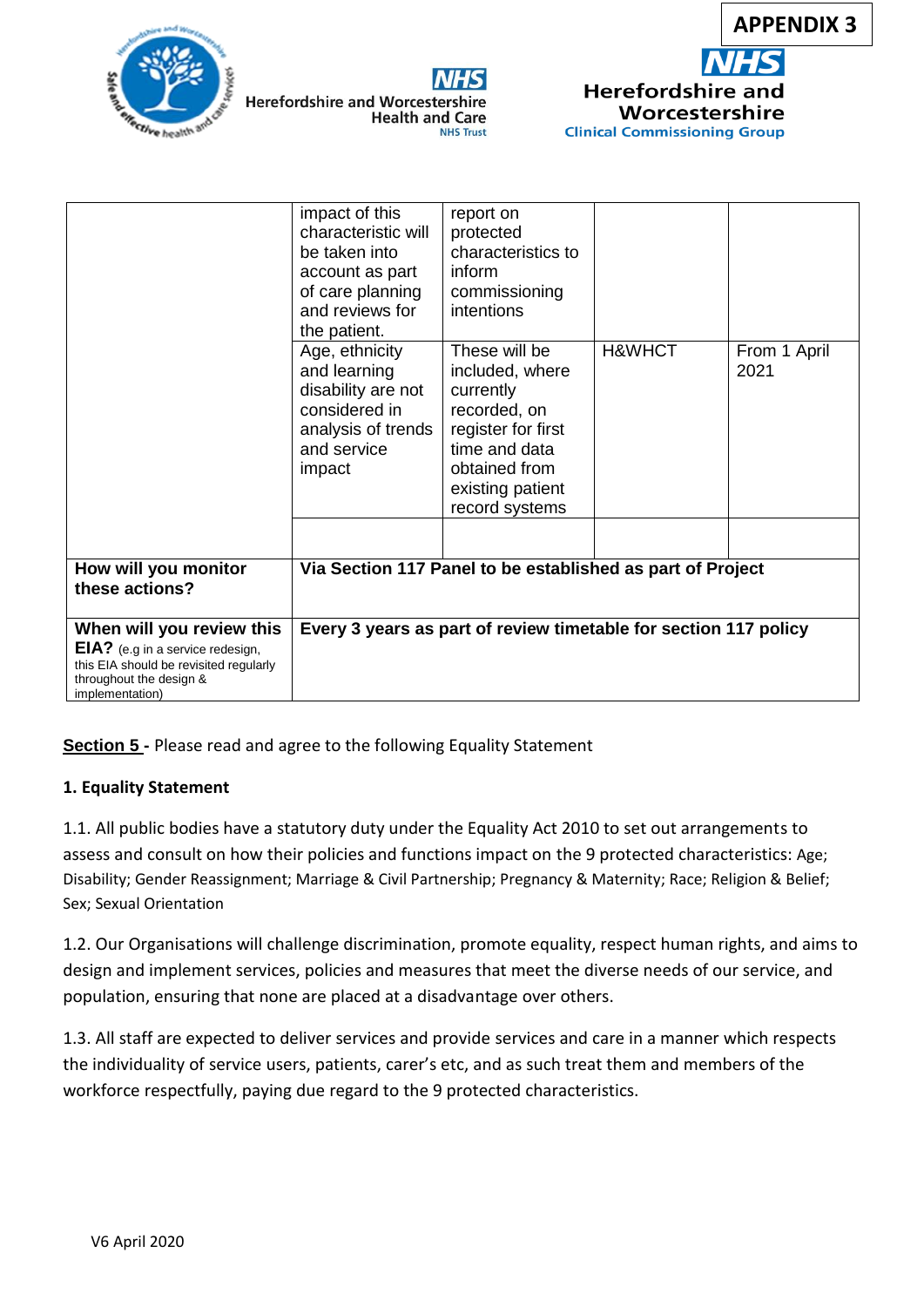





| Signature of person leading & or<br>completing the EIA | Richard Keble, Project Lead, H&W CCG                            |  |
|--------------------------------------------------------|-----------------------------------------------------------------|--|
| Date signed                                            |                                                                 |  |
| <b>Comments:</b>                                       |                                                                 |  |
|                                                        |                                                                 |  |
| Signature of person approving the                      |                                                                 |  |
| <b>EIA</b>                                             |                                                                 |  |
| Date signed                                            |                                                                 |  |
| Comments:                                              | It is recommended that the lead of this project consults and    |  |
|                                                        | shares this EIA for further input from the stakholders and from |  |
|                                                        | the EAG group which sits with WHCHCT.                           |  |